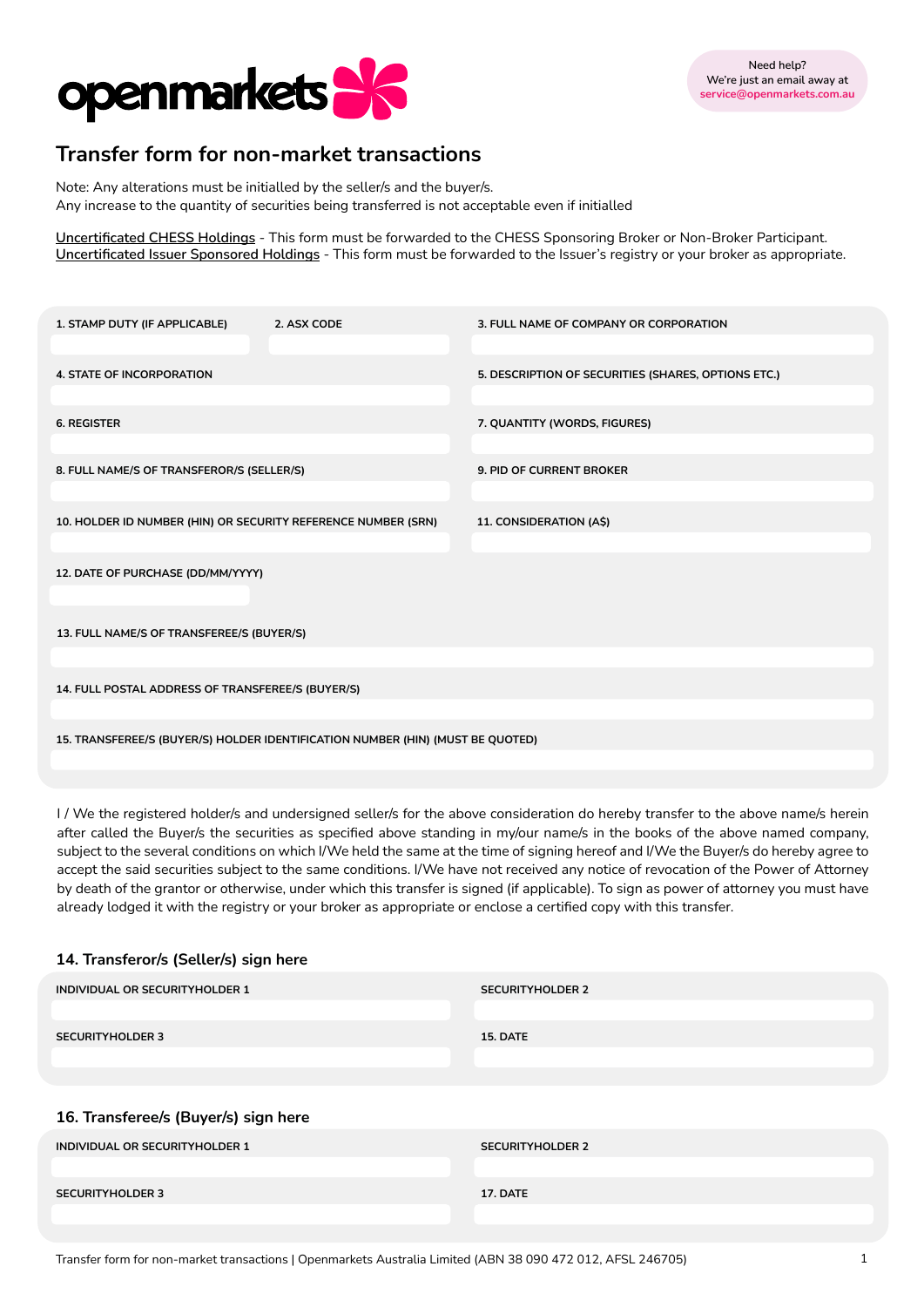# **How to complete the transfer form for a non-market transactions when transferring securities in a listed or unlisted company**

## **1. Stamp duty**

Transfers of securities that are listed and quoted on an Australian Stock Exchange are exempt from stamp duty. However, Stamp Duty is payable on all other securities by the buyer of the shares and is based on the amount of consideration (refer 8). The stamp duty is calculated at the rate applicable to the state in which the company the securities are held is incorporated. If the company is incorporated outside Australia, the state or territory in which the principal register is located determines the state or territory in which the duty is payable. Transfers must be submitted to the respective State or Territory Stamp Duty office for assessment and payment of any applicable duty.

## **2. Full name of company or corporation**

The full name of the company or corporation in which securities are held.

## **3. State of incorporation**

State in which the Company (refer 2) is incorporated in. This can be found on the securities certificate, statement or other notices received from the company.

## **4. Description of securities**

e.g. Fully Paid Ordinary Shares, 9% Unsecured Convertible Notes etc....

## **5. Register**

The state on which the seller's securities are registered. This can be found on the securities certificate or statement.

## **6. Quantity**

Number of securities being transferred (in both words and figures).

## **7. Full name of transferor/s or seller/s**

Full names must be included together with any designation (if applicable).

## **8. Holder identification number (HIN)/ security holder reference number (SRN)**

Either a HIN or an SRN must be quoted when transferring securities. That is securities registered either through a sponsoring broker via CHESS or on the issuer sponsored (uncertificated) subregister.

#### **9. Consideration**

Is the full amount paid in settlement of the transfer of securities. Purchases should reflect the market price of shares as at the date of purchase. Market values are quoted in the daily newspapers.

## **10. Date of purchase**

Insert date of purchase or completion of the transfer.

## **11. Full name of transferee/s or buyer/s**

Insert the full names of buyer/s (a maximum of three joint holders). Securities may not be registered in the names of a firm or business name, an estate or deceased person, a minor, a fund or a trust.

## **12. Full postal address of transferee/s or buyer/s**

Insert full address including the postcode. Only one address may be recorded.

## **13. Holder identification number (HIN)**

Please quote the HIN of the buyer in which the security is to be transferred to. That is HIN sponsored at Openmarkets.

## **14. Seller signature/s**

- (i) Individuals The securityholder must sign
- (ii) Joint Holdings Where the holding is in more than one name, all of the securityholders must sign
- (iii) Power of Attorney To sign as power of attorney, you must have already lodged it with the registry. Alternatively, attach a certified photocopy of the power of attorney to this form.
- (iv Deceased Estate When the holding is in the name of an estate, all executors/administrators are required to sign. (Probate requirements must also be complied with)
- (v) Companies Director, Company Secretary, Sole Director and Sole Company Secretary or Sole Director (no Company Secretary) can sign.

Please sign in the appropriate box which indicates the office held by you.

## **15. Date signed**

Insert date signed by the seller/s.